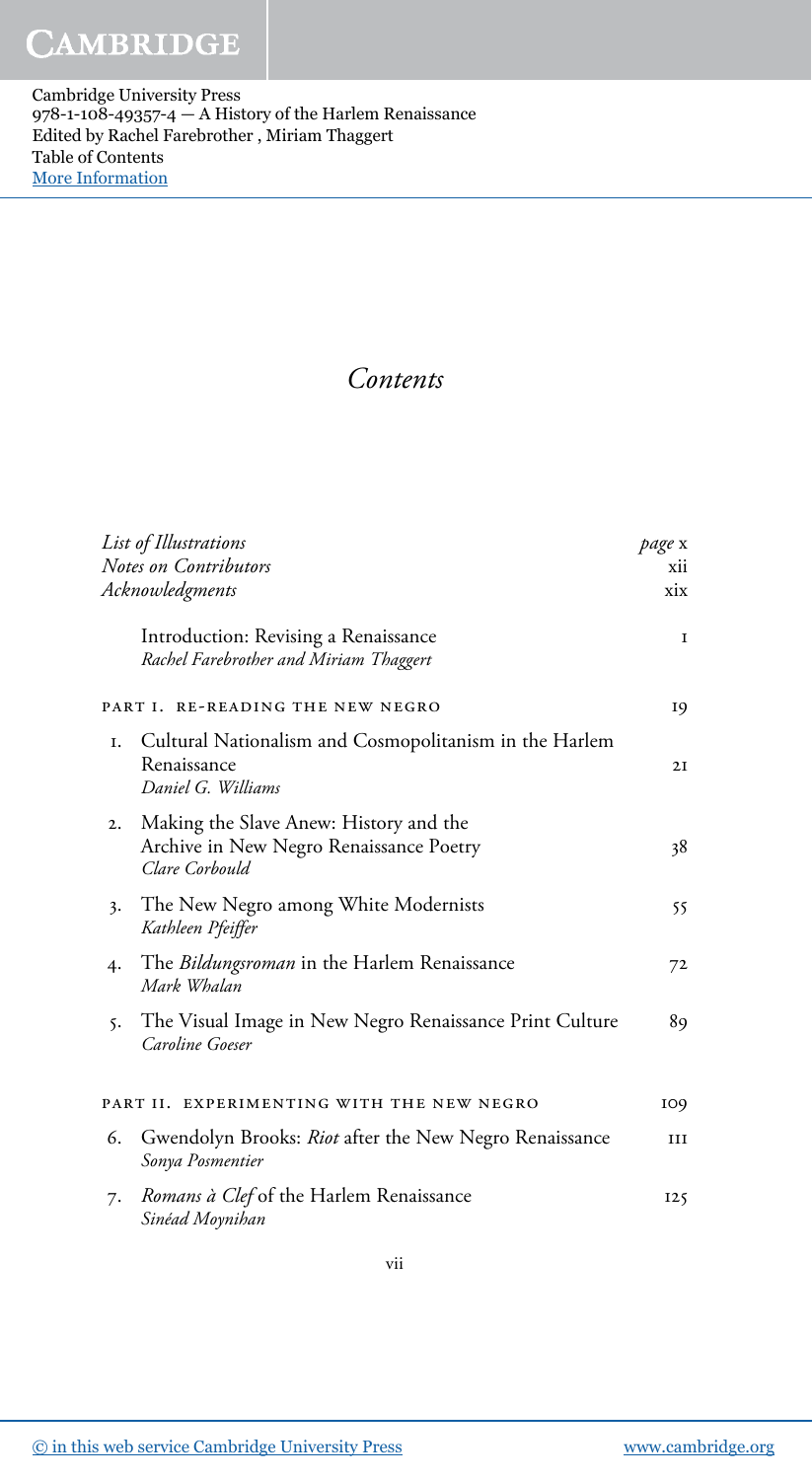| viii                                      | Contents                                                                                                                     |     |  |
|-------------------------------------------|------------------------------------------------------------------------------------------------------------------------------|-----|--|
| 8.                                        | Modernist Biography and the Question of Manhood:<br>Eslanda Goode Robeson's Paul Robeson, Negro<br>Fionnghuala Sweeney       | 144 |  |
| 9.                                        | Modernism and Women Poets of the Harlem Renaissance<br>Maureen Honey                                                         | 159 |  |
| IO.                                       | Children's Literature of the Harlem Renaissance<br>Katharine Capshaw                                                         | 175 |  |
| PART III. RE-MAPPING THE NEW NEGRO<br>193 |                                                                                                                              |     |  |
| II.                                       | London, New York, and the Black Bolshevik Renaissance:<br>Radical Black Internationalism during the New<br>Negro Renaissance | 195 |  |
|                                           | James Smethurst                                                                                                              |     |  |
| I <sub>2</sub> .                          | Island Relations, Continental Visions, and Graphic Networks<br>Jak Peake                                                     | 2II |  |
| 13.                                       | "Symbols from Within": Charting the Nation's Regions<br>in James Weldon Johnson's God's Trombones<br>Noelle Morrissette      | 233 |  |
| I4.                                       | Rudolph Fisher: Renaissance Man and Harlem's Interpreter<br>Jonathan Munby                                                   | 252 |  |
| 269<br>PART IV. PERFORMING THE NEW NEGRO  |                                                                                                                              |     |  |
| 15.                                       | Zora Neale Hurston's Early Plays<br>Mariel Rodney                                                                            | 27I |  |
| 16.                                       | Zora Neale Hurston, Film, and Ethnography<br>Hannah Durkin                                                                   | 290 |  |
| I7.                                       | The Pulse of Harlem: African American Music and<br>the New Negro Revival<br>Andrew Warnes                                    | 307 |  |
| 18.                                       | The Figure of the Child Dancer in Harlem Renaissance<br>Literature and Visual Culture<br>Rachel Farebrother                  | 325 |  |